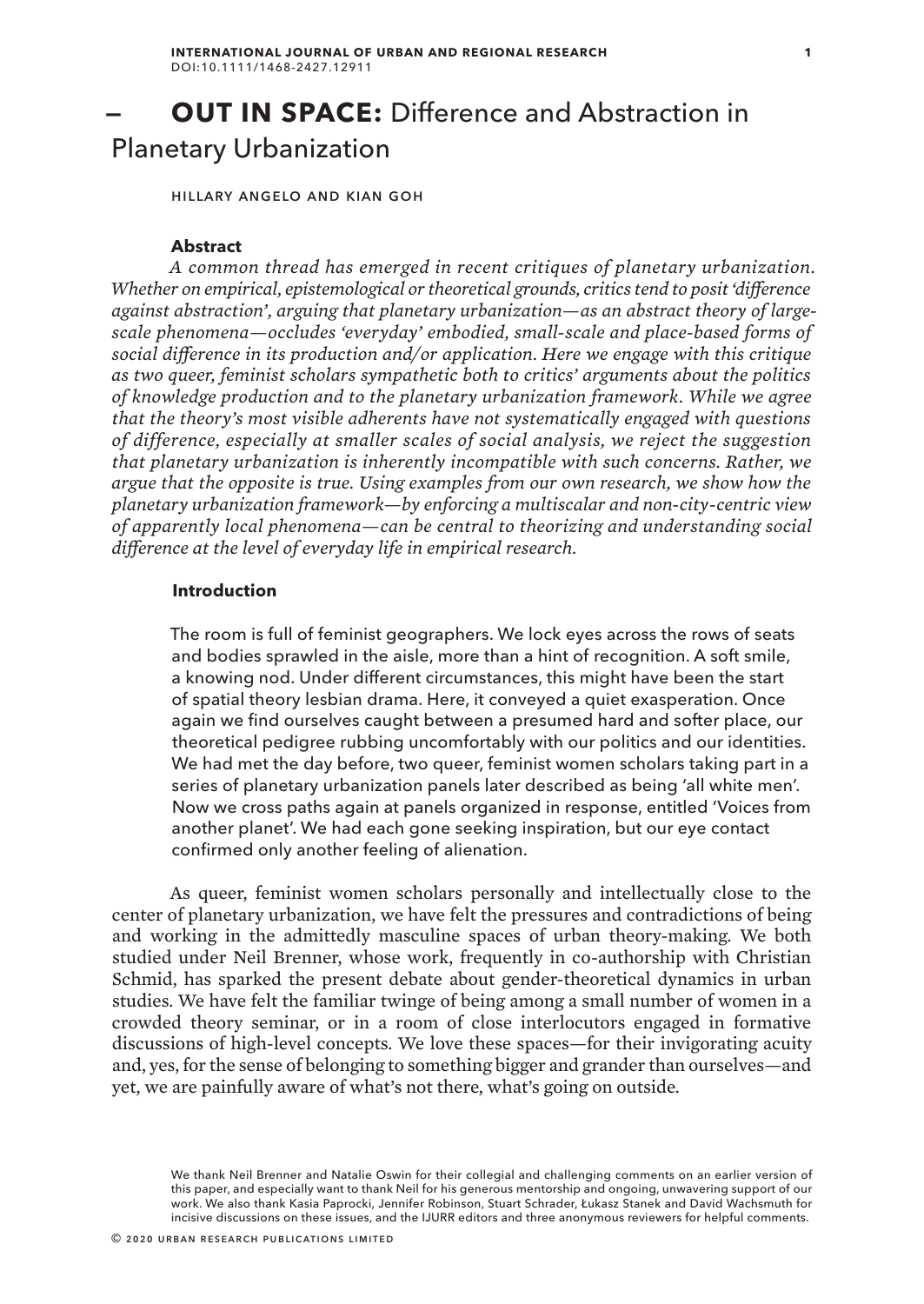The recent public debates on planetary urbanization––from the panels at the 2017 meeting of the American Association of Geographers (AAG) described above, to subsequent published papers, to social media exchanges––have incited and troubled us. Our academic lineage and chosen theoretical frameworks have brought us close to the center of planetary urbanization. And yet our identities and research objects are exactly those that critics argue are marginalized by this framework––leading us to ask hard questions. Have we possibly marginalized ourselves in our own professional spaces? To what extent do the intellectual frameworks we participate in actually help us investigate the questions we find so pressing? Our research dwells on people in places, everyday social relationships and cultural histories––all concerns critics charge have been rendered mute or invisible in grand urban theory. So, how's that working out for us?

Since that meeting at the 2017 AAG, we have spent quite a lot of time engaged with these questions. Here we explain why and how we remain proponents and practitioners of a set of concepts and methods derived from the theoretical framework of planetary urbanization. We do so by engaging with critiques of this framework as scholars whose identities might be expected to place us at odds with it. In the following sections we articulate and respond to what we see as a main critique of planetary urbanization: its treatment of 'difference', whether on theoretical, epistemological or empirical grounds. We contend that some of these critiques have conflated ideas of abstraction and concrete scalar distinctions in their notions of difference and attempt to disentangle them. While we reject the suggestion of some critics that planetary urbanization, as a theoretical project, is inherently incompatible with concerns for difference, we agree that its most visible advocates have not systematically engaged with the way that embodied forms of social difference, other systems of oppression, and perceptions and activities at the level of 'everyday life' relate to, intersect with and/or might transform these theories. We then engage with this critique by showing how we use planetary urbanization frameworks to theorize social difference and smaller-scaled phenomena in our own research, to indicate paths along which adherents of planetary urbanization might incorporate such research objects and concerns.

### **Critiques: social difference against planetary urbanization**

Planetary urbanization refers to recent calls for urban theory to examine the new scales and scopes of urban expansion, changing state regulatory structures and urban social movements (Brenner, 2013a; 2013b; Merrifield, 2013; Kanai, 2014; Angelo and Wachsmuth, 2015; Arboleda, 2016; Castriota and Tonucci, 2018). Neil Brenner and Christian Schmid, most prominently, have developed Henri Lefebvre's ([1970] 2003) ideas about an incipient 'planetary' urban society to critique formulations of the urban as a bounded unit of territory or a particular place-defined object, and to explore how processes of urbanization under capitalism have become globalized and generalized, thereby transforming not only urban agglomerations but also spaces far outside cities proper, including agricultural regions, forests, oceans and deserts, in ways that are planetary in scale (Brenner and Schmid, 2014; 2017). Such propositions build on longstanding debates on the nature of the urban, including Brenner's (2000) prior examination of the urban as a historically specific process and not a particular morphology, the scale of which is socially contested and constituted.

Primary texts formulating theories of planetary urbanization have provoked a lively and contentious set of responses. Those currently in print are primarily a 2018 special issue of *Society and Space* (see Peake *et al*., 2018), a 2018 debates section of *Urban Geography* (see Wilson and Jonas, 2018), as well as articles published before and after (see Table 1).

Based on our survey of these pieces, we find that the critiques fall into three registers. The first, which we describe as *empirical*, contests what authors describe as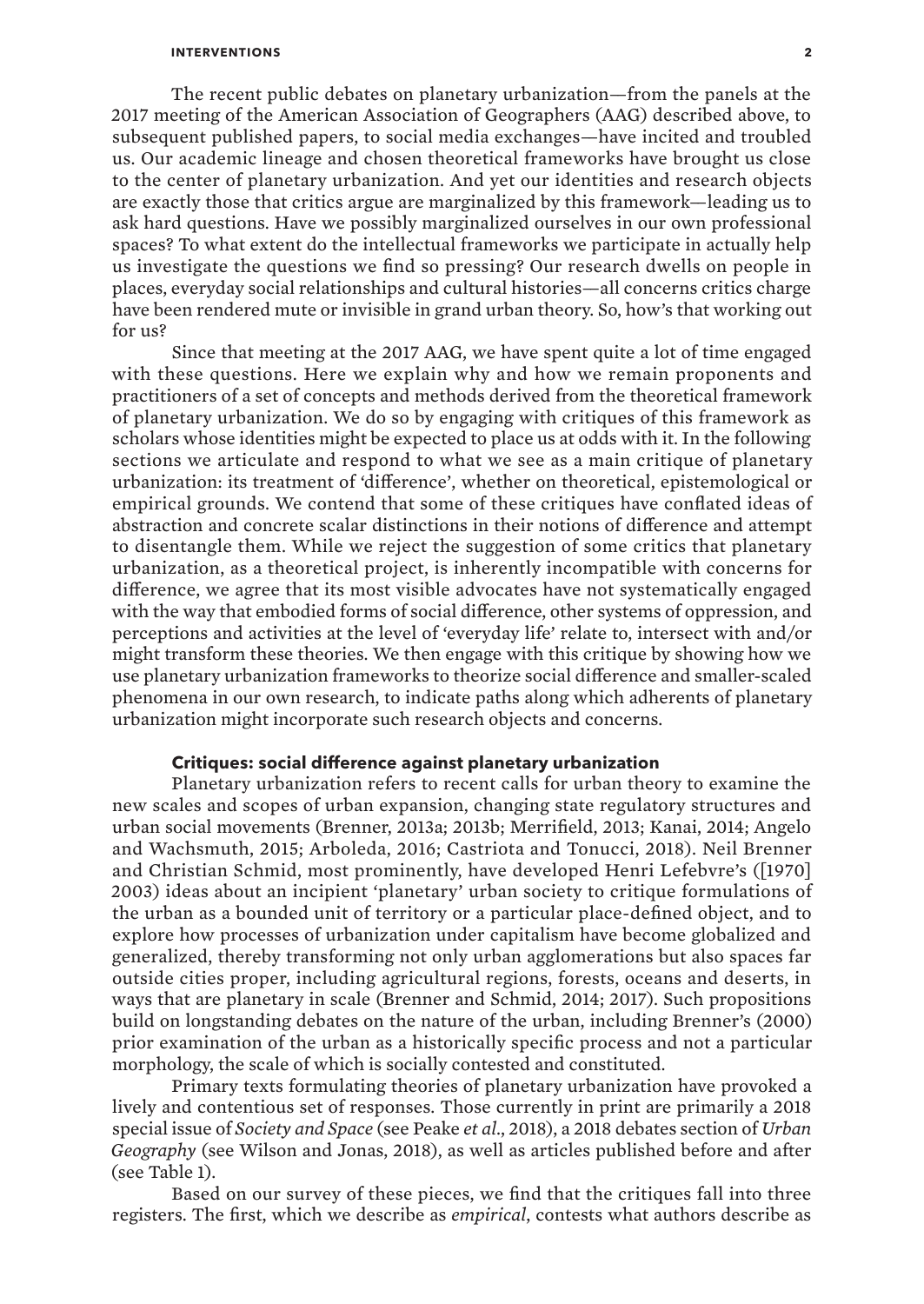| <b>Type of Critique</b> | <b>Representative Statement/Position</b>                                                                                                                                                                                                                                                      | <b>Associated Scholarship</b>                                                                           |
|-------------------------|-----------------------------------------------------------------------------------------------------------------------------------------------------------------------------------------------------------------------------------------------------------------------------------------------|---------------------------------------------------------------------------------------------------------|
| 1. Empirical            | Concerned with 'the urban as a ground for<br>difference; the omission of subjects and<br>occlusion of subjectivity; and the occlusion of a<br>constitutive outside' (Ruddick et al., 2018: 394).                                                                                              | Davidson and Iveson, 2015; Schindler, 2017;<br>Khatam and Haas, 2018; O'Callaghan, 2018;<br>Reddy, 2018 |
| 2. Epistemological      | 'It is jarring indeed to encounter a "new<br>epistemology of the urban" that absorbs<br>concepts of relationality and hybridity while<br>jettisoning the political-epistemological corollary<br>that there is no 'innocent' or objective place from<br>which to know' (Derickson, 2018: 557). | Peake, 2016a; 2016b; Derickson, 2016; 2018;<br>Katz, 2017; Grange and Gunder, 2018; McLean,<br>2018     |
| 3. Theoretical          | 'Lefebvre's articulation of the urban problematic<br>needs to be contextualized within his broader<br>body of work, in which "difference" and<br>"everyday life" are integral to his urban and<br>spatial writings' (Buckley and Strauss, 2016: 625).                                         | Buckley and Strauss, 2016; Jazeel, 2018; Keil,<br>2018; Kipfer, 2018; Oswin, 2018; Ziederman,<br>2018   |

| TABLE 1 |  | Three registers of critiques in response to planetary urbanization theorizing |
|---------|--|-------------------------------------------------------------------------------|
|---------|--|-------------------------------------------------------------------------------|

the presumed universality of a theory of planetary urbanization by offering concrete, place-specific illustrations of urban variability––often through a postcolonial lens––as evidence of the theory's explanatory limitations. The second is *epistemological*. These pieces invoke positional, political critiques of planetary urbanization's knowledge claims, using feminist theory and other critical perspectives to object to the global explanatory ambition of planetary urbanization and its precepts of knowledge production. The third set, which we call *theoretical*, invoke specific conceptual interventions in their critiques, often related to alternative readings of the foundational texts influencing planetary urbanization. These categories are analytical distinctions; many papers contain more than one of these elements.

As we see it, all three types share a core objection, which is to posit 'difference against abstraction'. Whether on empirical, epistemological or theoretical grounds, each suggests that planetary urbanization––as an abstract theory of large-scale phenomena– –is inadequate or incomplete to the extent that it fails to accommodate embodied and place-based forms of social difference, either in its production (as a result of situated knowledge), or its application (in a three-dimensional and contradictory world). Some suggest that it *cannot* and some only that it *has not*, but regardless, each offers some form of 'difference'––as theoretical category, methodological standpoint or concrete case study––as a corrective.

— Type 1: Empirical (concrete difference against universalizing abstractions)

In the first register of critique, authors draw on feminist, postcolonial and 'relational' approaches to urban studies to argue that planetary urbanization obscures 'difference', and they offer an illustrative case study of a specific place as proof of the theory's explanatory limitations. Take the contributions to the 2018 *Society and Space* special issue (Peake *et al*., 2018), which Ruddick *et al*. (2018: 394) describe as being concerned with 'the urban as a ground for difference; the omission of subjects and occlusion of subjectivity; and the occlusion of a constitutive outside and its capacity to remake the urban'.

Many of the contributions use an illustrative case as the basis of their critique. Khatam and Haas (2018), for example, offer an investigation of two 'different contexts'–– Tehran (Iran) and Rawabi (Palestine/Israel)––to argue for what they call 'the differential city', saying that 'detracting attention from spatialized differentiations such as "city" obscures the specific ways in which planetary urbanization encounters everyday life at the local' (*ibid*.*:* 4) and that 'particular spatialities vanish from its analytical vocabulary and are diminished' (*ibid.:* 14). O'Callaghan (2018: 3) describes a fault line between planetary urbanization and what he calls 'situated urban theorizing'. He agrees with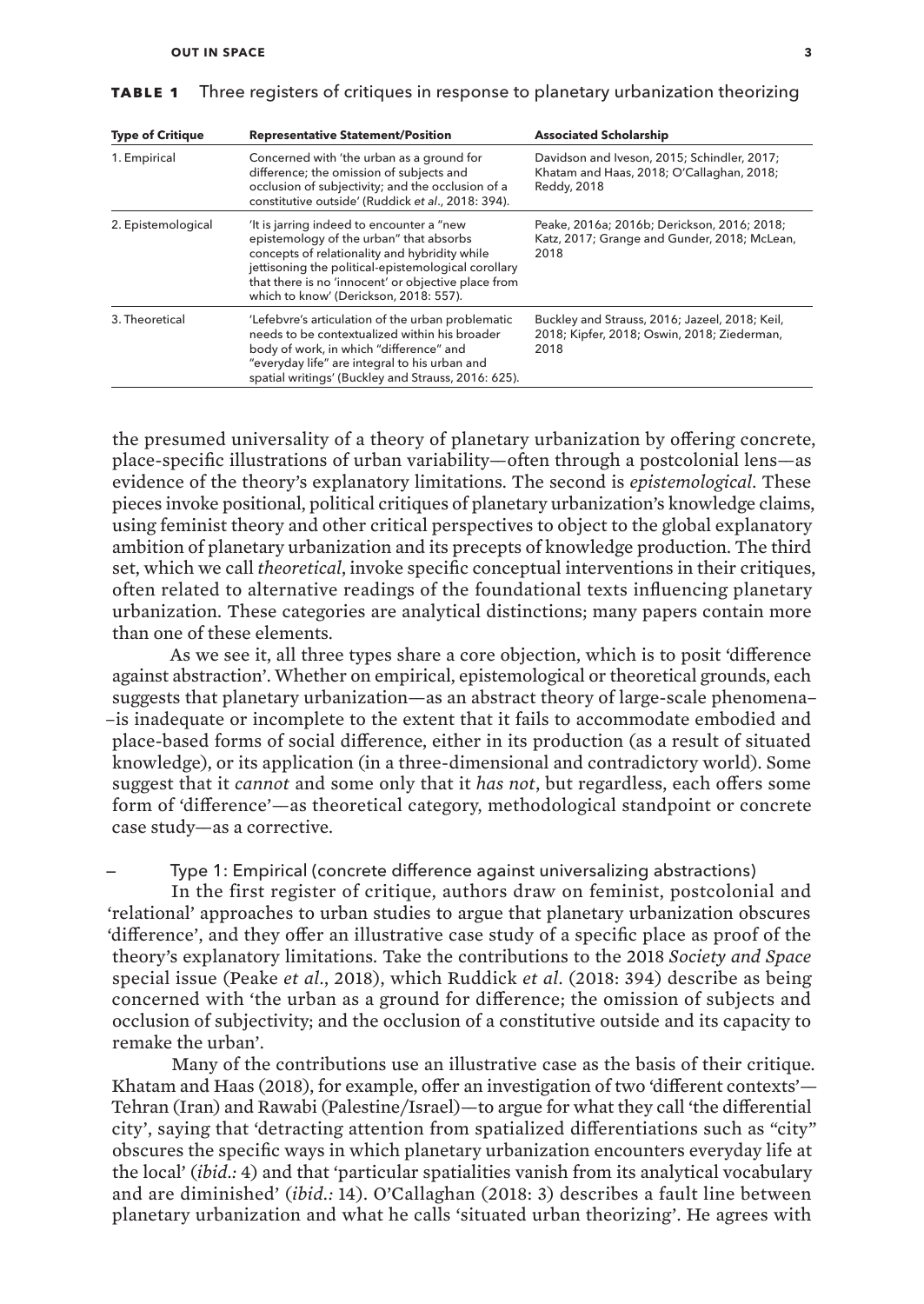'critics [who] have highlighted the problematic ways in which the epistemology may close off difference' (*ibid.:* 1) and offers a case study of Dublin in which he 'reads for difference' (*ibid.:* 4; see also Gibson-Graham, 2008), arguing that by 'framing its level of analysis at broader spatial scales', planetary urbanization risks 'ignor[ing] the ways in which the messy context of localized history, politics, culture, and encounter' matter for urban politics (O'Callaghan, 2018*:* 15). Reddy (2018: 1–2; emphasis in original) describes planetary urbanization's '*will to map*' as putting local difference 'under erasure' and offers a 'supplementary reading' of Bangalore as a corrective.

Such critiques present substantive disagreement with the core tenets of planetary urbanization by searching for, and finding, 'difference' across particular situations and locations. This approach for the most part necessitates a focus on the concrete and the local and these scholars do not generally extend their analyses either to higher levels of abstraction or to larger geographic scales. Although the narratives proffered appear to fit comfortably within a framework that suggests that broader political economic forces (such as globalized capitalism and neoliberalism) touch down in different ways in different sites, the authors declare the planetary urbanization thesis to be inadequate for explaining the particular things they observe. But this register of critique does not actually assess the primary object of its analysis: the global patterning of urban geographies.

We find least affinity with this set of critiques. Theories of planetary urbanization have never postulated that a view of globalized, generalized processes means that urbanization is the same everywhere, and in fact assert precisely the opposite. As Goonewardena has argued, the conceit of a planetary approach is to bring a 'totality' into view––not in order to homogenize or 'fetishize the oppressive ways of the world, but to negate them' (Goonewardena, 2018: 463). Critiques in the empirical register have neither engaged with this core argument nor unearthed through their research other foundational processes that refute or seriously complicate the significance of planetaryscale urban political-economic ones.

— Type 2: Epistemological (positional and political against supposed objectivity)

The second set of claims regarding planetary urbanization's occlusion of difference is positional and concerns the production of knowledge, contesting the 'god trick' (Haraway, 1988) of planetary explanation. Critics charge that Brenner and Schmid, by nature of their own (male) identities and (privileged) positions in academia, reproduce longstanding hierarchies and exclusions in urban research. Moreover, they assert that the planetary urbanization framework, because of its claims about a 'generalized urbanization', attempts to universalize the viewpoint of a small set of largely white, largely male, Euro-Americans.

In effect, the critics suggest: *You shouldn't be doing this (especially like this)*. Purveyors of the framework attempt to be, in Derickson's words, 'masters of the universe' (2018: 557). Derickson calls it a 'conceit in which only some can luxuriate', suggesting that the tenets of planetary urbanization can only be subscribed to by those with a high level of privilege; it is white male researchers occupying a central position in theory-making who can make such knowledge claims and have them accepted. She cautions that the political is at stake, and urges us to look instead to feminist and critical race approaches that center everyday lived experience. McLean (2018) echoes this critique, leveling the question of 'what counts and who decides?' in urban scholarship and calling for a different toolkit based on praxis-oriented, alternative-pedagogy approaches. And Katz (2017), in a conference paper on 'splanetary urbanism', links the planetary urbanization framework (and its advocates) to current critiques of privileged 'splaining'––a memorable but ultimately unhelpful coinage. After all, what is theory supposed to do but explain? A key part of this assertion is not only that Brenner and Schmid render people on the ground and others in their field invisible, but that by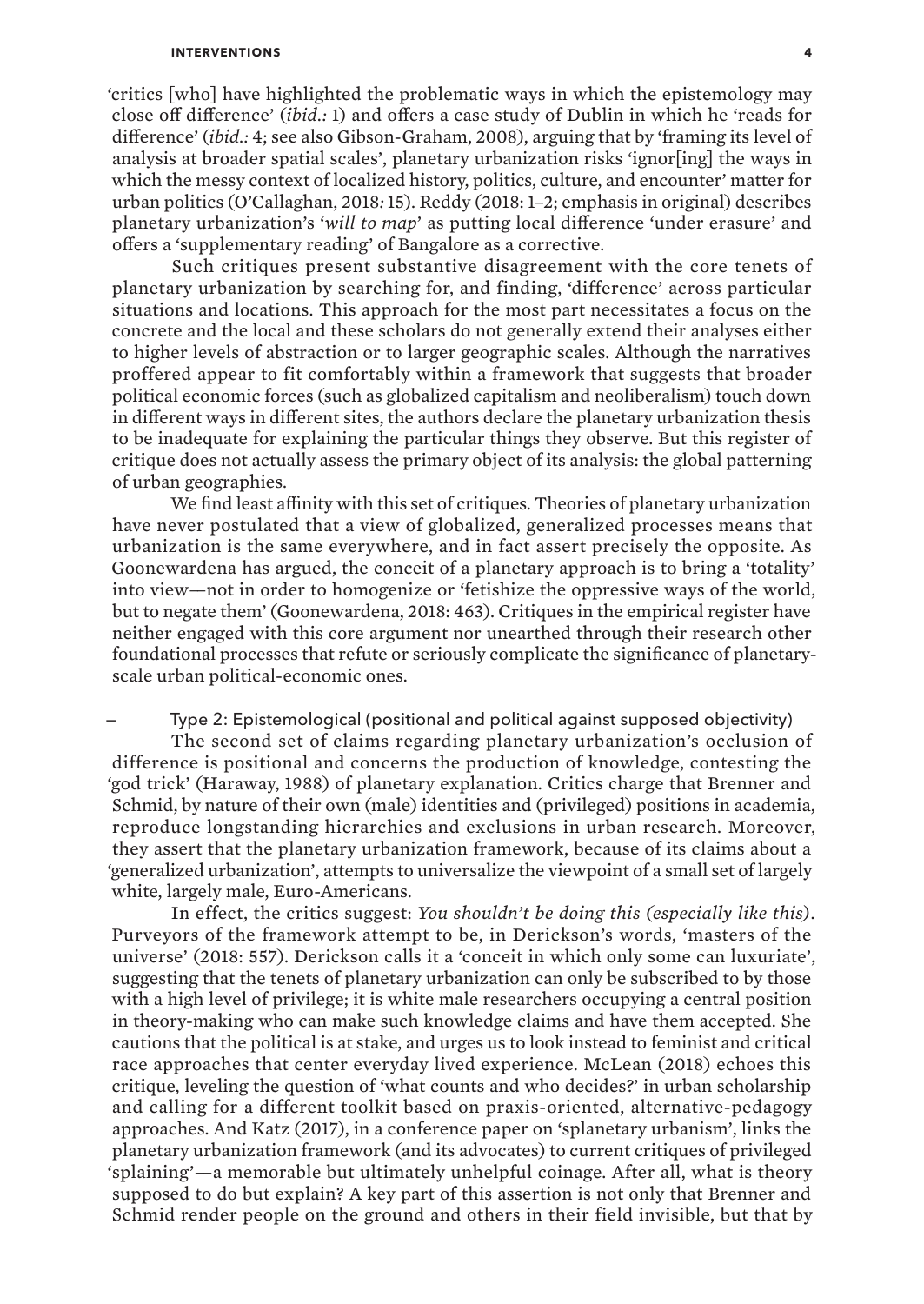This is a political argument. It is broached by scholars and activists who by and large speak from the margins––as women, as people of color, as postcolonial subjects, as scholars in subfields and areas of research not always given precedence––about uneven geographies of knowledge production in which we, too, have felt frustration. Political arguments are political strategies. In this case, they help claim space for feminist, positional scholarship in a disciplinary field (Peake, 2016b). We are in alignment with this political position. Feminist geographers have long made similar arguments, such as Deutsche's (1991) and Massey's (1991) prominent critiques of Harvey (recounted in Oswin, 2018; see also Brenner, 2018). Indeed, more than a quarter century after Massey rued the continual neglect of feminist analytical contributions to studies of space and place, we too decry the need, still, to remind dominant intellectual bodies and institutions that positional, embodied critiques exist. We support the push to center feminist, people of color and queer embodied scholarship, and to ask, continually, what is our knowledge for? (*cf*. Derickson, 2018).

And yet, in retreating from 'planetary' approaches on principle, critiques of positionality and embodiment do not engage directly with the theory's central arguments and––while sometimes explicitly acknowledging the necessity of abstraction in theory-making (e.g. Derickson, 2018: 557)––can be read as arguing against the project of theorizing large-scale processes in general. Certainly we do not see feminist and/or queer identities as inherently placing one at odds with theories of large-scale processes. Indeed, one goal which theorists of planetary urbanization and queer and feminist geographers share is an interest in 'link[ing] international geographies to everyday life' (Dowler and Sharp, 2001: 71) in order to understand the intersecting nature of events and processes playing out at multiple scales and their effects (an ambition which both standpoints also often trace back to Lefebvre). However, in rejecting a planetary urbanization framework on the grounds of its presumed erasure of grounded, embodied difference, its European history, and the whiteness and maleness of its primary adherents, feminist critics have not challenged the core theoretical provocations laid out in planetary urbanization theory. We will return to this point.

— Type 3: Theoretical (alternate readings of the same traditions and of the relationship to other theories and processes)

A third set of critiques attempts to reframe, extend or divert arguments in the planetary urbanization framework, more or less sympathetically. Most don't take issue with the broad articulations of the theory, but rather its conceptual boundaries––the idea spaces where, critics assert, it has failed to go. In this register critics re-read and extend Lefebvrian analysis, or bring in other theorists, or posit other forms of local and global domination to counter some of the key assertions of planetary urbanization theory.

In the words of Buckley and Strauss, for example:

To Brenner (2013[a]) ... mobilizations of everyday lived experience-particularly of idiographic 'categories of practice'––to understand the urban phenomenon and to dismantle rural–urban binaries might be considered deeply inadequate … Yet, for Lefebvre, we argue, paying attention to such categories of practice offers a crucial pathway to new understandings of the urban phenomenon … Lefebvre's articulation of the urban problematic needs to be contextualized within his broader body of work, in which 'difference' and 'everyday life' are integral to his urban and spatial writings (Buckley and Strauss, 2016: 625).

<sup>1</sup> Similar arguments and themes continue to animate recent debates, including one on 'urban assemblages' in the journal *City* (Brenner *et al*., 2011), for example. An earlier round of critiques of planetary urbanization also voiced parallel concerns (Derickson, 2016; Peake, 2016a; 2016b).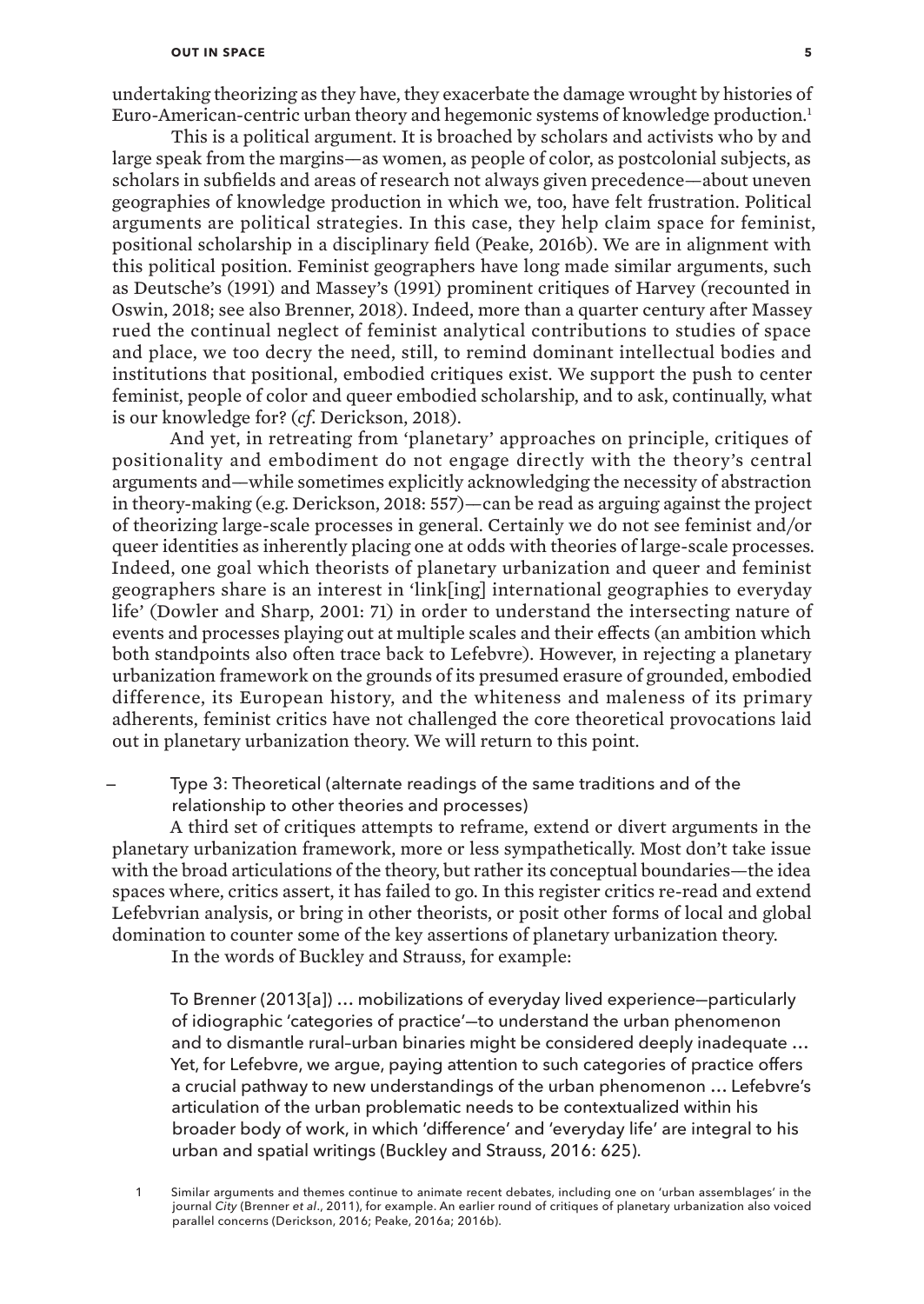Though not wholly dissimilar from other critiques in their emphasis on everyday lived experience, Buckley and Strauss see the possibility of the framework to engage with such themes and scales. They point out that Lefebvre's ideas of 'difference' and 'everyday life' need to be fleshed out in planetary urbanization (see also Goonewardena *et al*., 2008). That processes of urbanization do not *only* play out at large scales; that they hit the ground (and are contested) at the level of everyday life; and that they can and do spiral up to affect (in Lefebvre's language) the 'urban'/mediating scale.

In this same category we place critics who point to other large-scale processes not adequately considered in relationship to urbanization. Jazeel argues that '*if* "the city" is just one result of urbanization processes … then it does not necessarily follow that urbanization is *the only* socio-spatial process that gives "cities in a world of cities" their heterogeneous characteristics (*cf*. Robinson, 2011)' (Jazeel, 2018*:* 2; emphasis in original). Or as Oswin (2018: 543) puts it: 'other unjust and violent forces like patriarchy, colonialism, racism, nationalism, and heteronormativity are still kicking too'. Zeiderman (2018), exploring the ways in which designations of space affect historical constructions of racism, reminds us not to forget about the political and social lives of our concepts– –that is, *people* are impacted on the ground. And Kipfer has raised questions about theoretical reflexivity and pluralism and how such work can be integrated with 'countercolonial and Indigenous concerns' (Kipfer, 2018: 476).

Although they are outside our schema of critiques, here we also acknowledge scholars thinking through different notions of planetariness from different theoretical traditions and animating other kinds of discussions––some of which a few critics engage with. Brenner and Schmid's position is rooted in a Marxist/Lefebvrian tradition—one premised on understanding conceptual relationships of concreteness and abstraction and the potential 'knowability' of a generalized totality (Goonewardena, 2018; see also Sayer, 1981; 1992; Stanek, 2008). Spivak (2003; 2012; see also Majumder, 2017) offers an idea of planetarity as an alterity, 'an other to the global', a kind of unknowability. If Brenner and Schmid pose the planetary as an analytical approach to know the ongoing consequences of globalized capitalist urbanization, Spivak poses planetarity as a way to affirm the meaning of being human (to 'think the other'), to contest the presumed unboundedness of global economic processes. And Mbembe sees colonialism and, necessarily, decolonization, as planetary processes and speculates about the future of the planet from the vantage point of the African continent (Mbembe and Balakrishnan, 2016; Bangstad and Nilsen, 2019; Mbembe, 2019). Such views, coming from different positionalities and modes of knowledge production, nevertheless coalesce as ways to bring into view and challenge the dominance of capitalism and other global systems of domination.

### Difference against abstraction

For all their distinctness, many critics––especially across the first two registers– –offer a parallel type of response, which is to posit a manner of *difference* against a mode of *abstraction*. In so doing they conflate two sets of questions: an ontological question of *scale* (how do we understand the relationship between small-scale, often local, and large-scale, often global, processes and phenomena?); and an epistemological question of theory-making (how and when do we move between the abstract and concrete in our analyses?). For Type 1, this takes the form of empirics against grand theory; for Type 2, situated, embodied or positional knowledge against supposed objectivity. Such arguments proceed along these lines: *We don't understand urbanization [here] if we don't understand the distinct production of social difference [here]. And scholarship that has roots in a hegemonic Euro-American geography or conducted by Euro-American white men (especially dwelling at higher levels of abstraction or broader geographic scales) cannot possibly understand such social production*.

Critics pointing to empirical difference, by nature of their conceptual framing, do not tangle with the concerns motivating the theorization of planetary-scale urban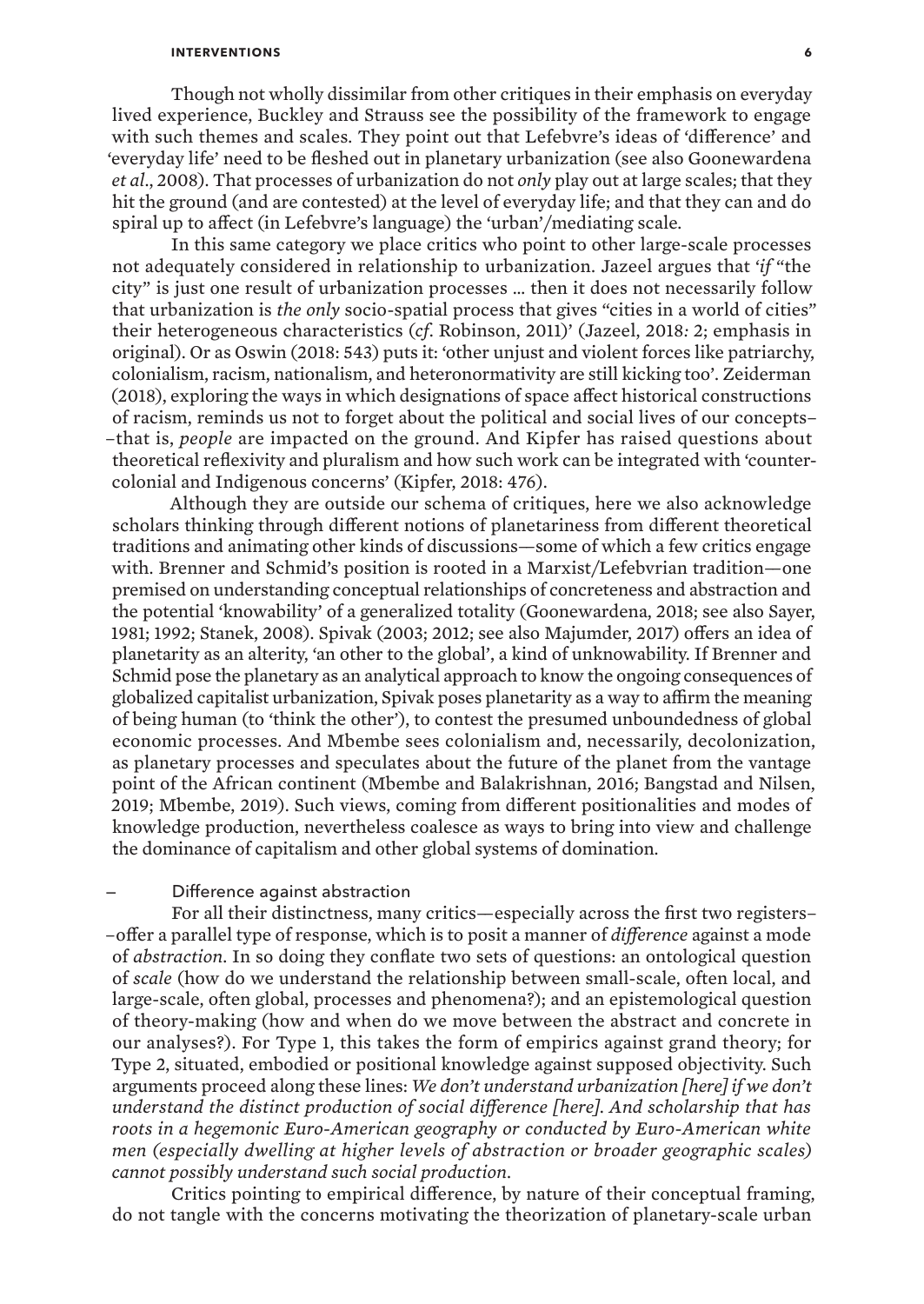processes, while positional critiques do not engage with the fact that some researchers are actually carrying out abstract, generalized, multiscalar theorizing from positions of marginality. Both the Type 1 and Type 2 critiques dismiss the overall theoretical project of planetary urbanization without substantively taking on its core provocations: that is, the inability of inherited forms and concepts of the city to deal with new scopes and scales of urban processes. While we are in political alignment with epistemological critiques, analytical concerns around these new scopes and scales remain. And indeed, it is at least in part our political positioning that drives us to dwell on them.

For Type 3 critiques, a different shade of difference, so to speak, is invoked. Here, critics point out how conceptualizations of difference, involving multiple scales and levels of analysis, have long been constitutive of urban theories. They assert that there is no conceptual basis for large-scale urban frameworks to deny or overlook such forms of difference. We largely agree with this point and see potential for expanding and re-orienting points of view and objects of inquiry in ways that actually address the political concerns of Type 2 positional critiques and build on the provocations of Type 3 theoretical critiques. Does engagement with positional, situated knowledge production change the view of planetary-scale urbanization? Conversely, have positional, embodied theoretical approaches taken on the conditions of generalized, globalized urban change as objects of analysis? These two related questions animate, for us, the need to reassert and reconceptualize multiscalar, multilevel explanations of urbanization.

### **Difference and abstraction: multiscalar explanations for apparently local phenomena**

Both of us, in our research, engage with positional, situated knowledge production, and we do so using planetary urbanization frameworks––taking this theory to places critics argue it has not yet gone, or cannot go. Take, for example, Buckley and Strauss's mandate to 'follow' urbanization across scales in empirical research, especially to the study of smaller, everyday phenomena. What does it look like to use multiscalar urban processes to study phenomena at the level of everyday life? The 'original' planetary urbanization research most targeted by critics invokes core Marxist/ Lefebvrian abstractions, in particular processes of urbanization as the spatialization of capital, and traces their concrete manifestations back and forth across levels of abstraction. Planetary urbanization theorizing has done this particularly with reference to the large scale: physical transformations of the deserts, the oceans, the planet. What, then, about other scales of this possible space?

Some of the critiques of planetary urbanization's treatment of social difference, described above, suggest that planetary urbanization cannot provide such multiscalar accounts. That an abstract theory of large-scale processes is inherently at odds with, and antithetical to, such concerns. But in our view, a planetary urbanization framework does not simply allow for local difference and particularity; it is especially well-suited to doing so and to helping reveal connections across scales. Here, we address this core concern of the critiques by *looking to planetary urbanization to help illuminate difference*, using examples from our own research to show how apparently local difference can be, and is, incorporated into multiscalar planetary urbanization frameworks.

While quite different in terms of site, social relationships and historical periods, our research shares concerns around processes of urbanization and environmental change. Here we foreground aspects that address the questions most directly opened up by critiques of planetary urbanization in the theoretical register: the relationship between larger-scale processes and abstract levels of theory and concrete social relationships in particular locations, as well as the relationship between urbanization and other largescale processes and forms of domination. In our view, the framework makes it possible to 'see' a set of conditions that are central to our research by (1) insisting that the urban is a multiscalar process rather than a distinct spatial morphology (Brenner, 2013a); and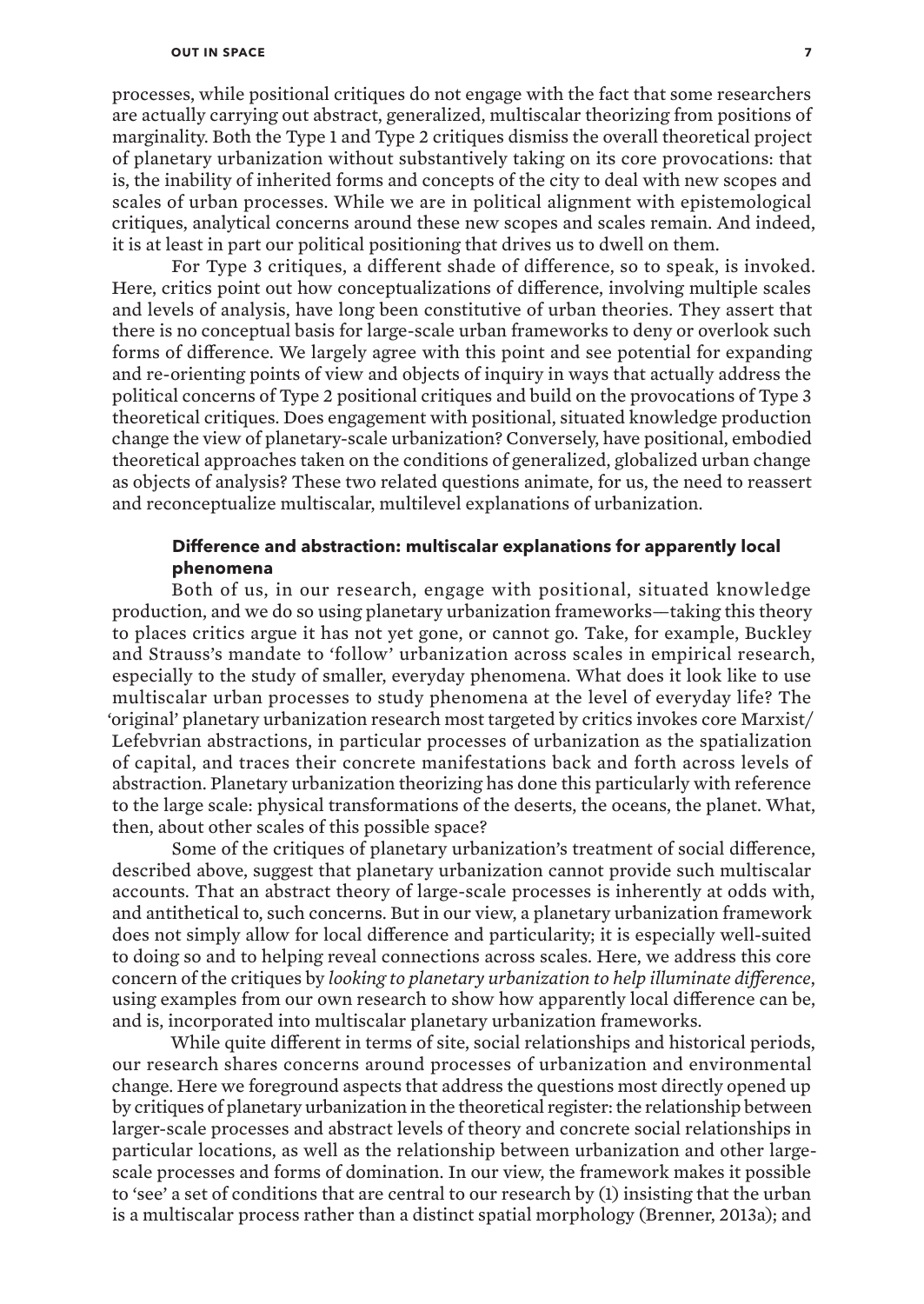(2) enforcing a non-city-centric view in response to the 'methodological cityism' that continues to dominate urban studies (Angelo and Wachsmuth, 2015; Angelo, 2017).

Why common practices persist across disparate spaces and times

One thing a planetary view of everyday practices can help reveal is how particular small-scale ideas and behaviors are outcomes of global urban processes rather than local quirks, reactions against cities as places, or timeless, natural associations.

Take perceptions and practices of 'nature' in cities. 'Nature' is a category with a great diversity of meanings across social difference of various kinds, and radically different conventions for its use, behavior and design (Rademacher, 2011; Stoetzer, 2017). Yet in spite of this diversity, cities are 'greened' across the globe in remarkably similar ways. Not only in Europe and North America but across the global South, urban entrepreneurs, policymakers, activists and civic groups are all prone to argue that 'greener cities' are 'better cities'. How might we explain greening's consistent aesthetic forms and widespread popularity today?

Traditional explanations for greening are both Euro- and city-centric, in describing it as a reaction against the density and public health problems of the nineteenth-century industrial metropolis (Nash, 2014). Today, critical scholars document greening's unequal outcomes in affluent Northern cities (Gould and Lewis, 2016) and the global diffusion of urban 'best practices' (Montero, 2017), while positivist, policyoriented approaches take 'nature's' widespread legibility as a good for granted (Angelo, 2019b) and tend to localize and essentialize social difference as 'ethnic preferences' (see Byrne and Wolch, 2009) to be accommodated through design.

An analysis from the standpoint of planetary urbanization, however, offers an entirely different kind of explanation for the 'origin and spread' of greening, one that has far more in common with the social, historical study of concepts such as nationalism (Anderson, 2006). It places explanatory emphasis on accounting for the material and imaginative conditions of possibility for such similar practices to be taken up in very different places with diverse histories. Nationalism, as Goswami (2002) and others have argued, is a 'formal' rather than 'substantive' concept: once it became possible to think the world in terms of nations, the concept could travel, producing nationalist movements of very different kinds.

Similarly, a study of greening in Germany's Ruhr region––an area lacking traditional cities and thus traditional reasons for greening them––suggests that urban *process*, rather than urban form, makes it possible to use signifiers of nature as a fix for urban problems (Angelo, 2019a). There, not cities but a set of broader urban transformations in political economy and the phenomenology of everyday life made it possible to view nature as socially beneficial in the first place; meanwhile, protagonists came to view themselves as participants in an international urban field in which the idea of green as a good for cities was already established. This made it possible to 'green' the Ruhr at the beginning of the twentieth century. Today, greening is ubiquitous in part because, over the past 150 years, this distinctly urban and historically Euro-American understanding of nature has traveled and become hegemonic.

This is partly a historical argument about the *large and concrete*: real political and economic interconnections helped people in different places to think in similar ways. But it is also an example of the *small and abstract*: of abstraction at the level of everyday life, in that it seeks to identify formal similarities in ideas and practices across the concrete differences of specific greening projects in particular places.

As such, we might expect this explanation for greening to fall prey to the same critiques of planetary urbanization: that it erases social difference and takes the Euro-American city as universal. In fact, the opposite is true. In re-situating local 'differences' as expressions of a formally similar global practice, such a perspective makes it possible to see how substantively different greening projects operate within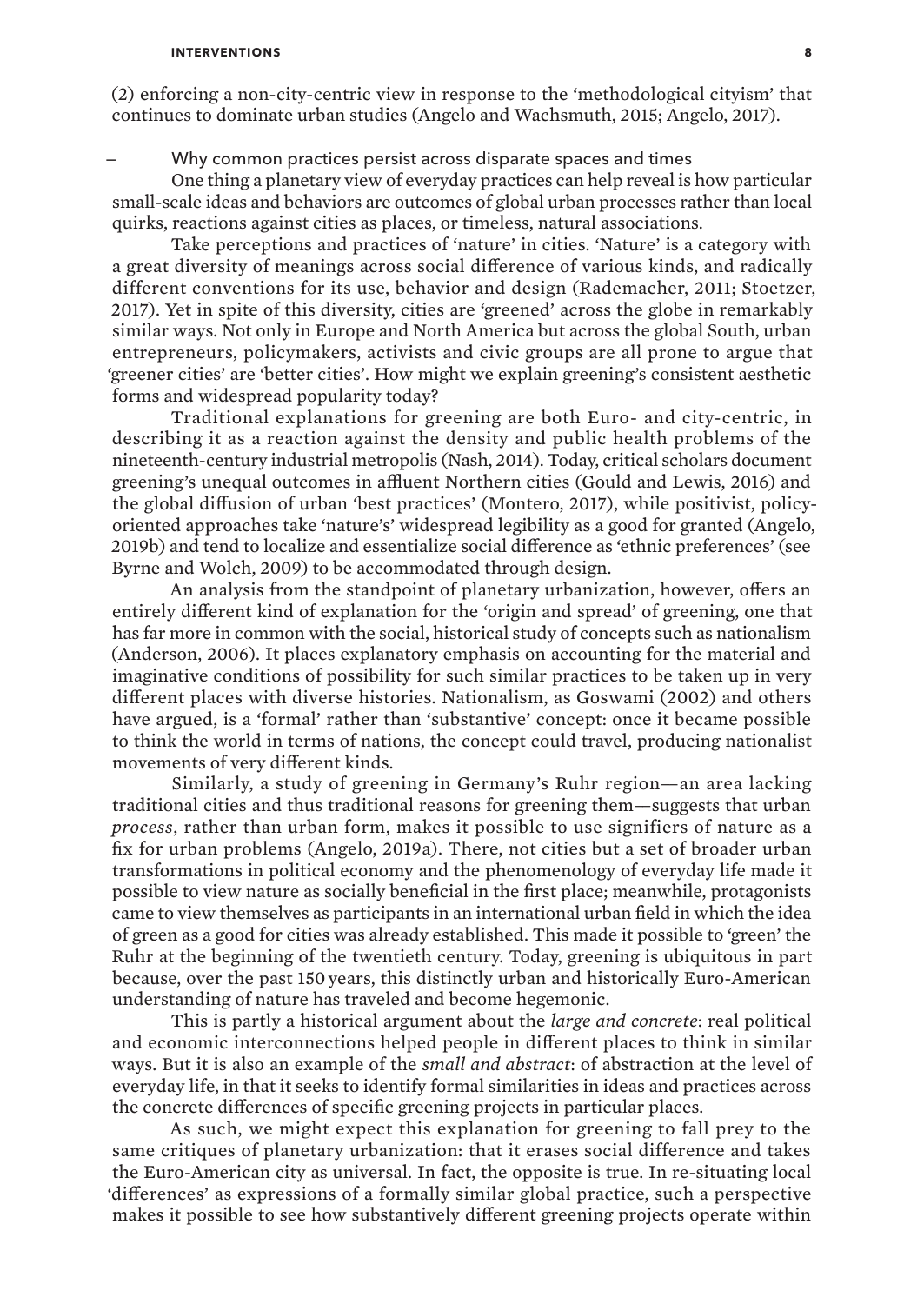a formally similar set of historical understandings, social practices, aesthetics and associations that are now planetary in scale, and have traveled on and been constituted through global processes such as capitalism and imperialism. It also provides a broader view of conflicts over urban nature, suggesting that these do not only reflect social and economic inequalities and forms of local and embodied 'difference', but are refracted through a shared understanding of nature *that makes these conflicts possible in the first place*. By identifying and historicizing a shared, formal conception of nature and a path along which it travels, this more abstract, processual account actually produces an explanation that is far less Eurocentric and essentializing of social difference than many existing ones.

— How urban spatial struggles of 'everyday life' respond to larger territorial and global-urban processes

A planetary view of urban socio-spatial struggles also shows that radical shifts in small-scale practices may not necessarily change larger processes and, conversely, that these supposedly 'small' practices may not be that small.

Many researchers have pointed out the ways in which marginalized urban residents, such as residents of informal settlements, have distinct and cohesive practices of their own (see e.g. Perlman, 1976; Holston, 1999). These practices center community social relationships, autonomy and locality and present alternatives to the broader capitalist political economy. These alternative practices and imaginaries (Leitner *et al*., 2007) are often framed as resisting the dominant forces of the state and of capital. Indeed, this is one oft-rehearsed example of an abstraction of small-scale processes. However, it is not always clear if and how these practices affect change at larger geographic scales or have a meaningful impact on a more generalized level. What should we learn from them? What *can* we learn from them?

In recent studies of urban politics and flooding in Jakarta, Indonesia, for example, various commentaries have noted the promising rise of grassroots movements among residents in informal settlements (see Padawangi *et al*., 2016; Leitner and Sheppard, 2018). Coalitions of residents, activists and researchers have organized against urban development and infrastructural projects that threaten to displace these settlements, creating alternative plans and negotiating claims. As in examples elsewhere, researchers and commentators point to the agency and organization among locally based, grassroots movements.

Here, researchers oriented towards explaining the *small and concrete* might describe the relevant social, spatial and environmental marginalizations in term of specific historical factors and chart the ways in which local groups organize against these oppressions. Those invested in *small* but more *abstract* levels of theory would understand and assert that such practices are in tune with broader phenomena of alternative movement building, explained by concepts such as radical planning (see for example Miraftab, 2009; Friedmann, 2011).

A framework tuned to multiscalar urban processes and a non-city-centric view– –in line with planetary urbanization theories––illuminates the ways in which these movements, although developed in response to historically specific, place-based, social and spatial marginalization, are also responding to biophysical, environmental threats that are linked to both very localized geospatial and political conditions as well as *larger* spatial*-*scale environmental planning modes and to more generalized *abstract* development patterns.

In Jakarta, colonial-era racist controls enforced social and spatial marginalizations that were then exacerbated in the post-independence years, when nation-building and rapid urban growth further relegated poor urban residents to settlements on increasingly risky terrain along waterways and the coastline. This much is well understood by those studying informality and local social movements. However,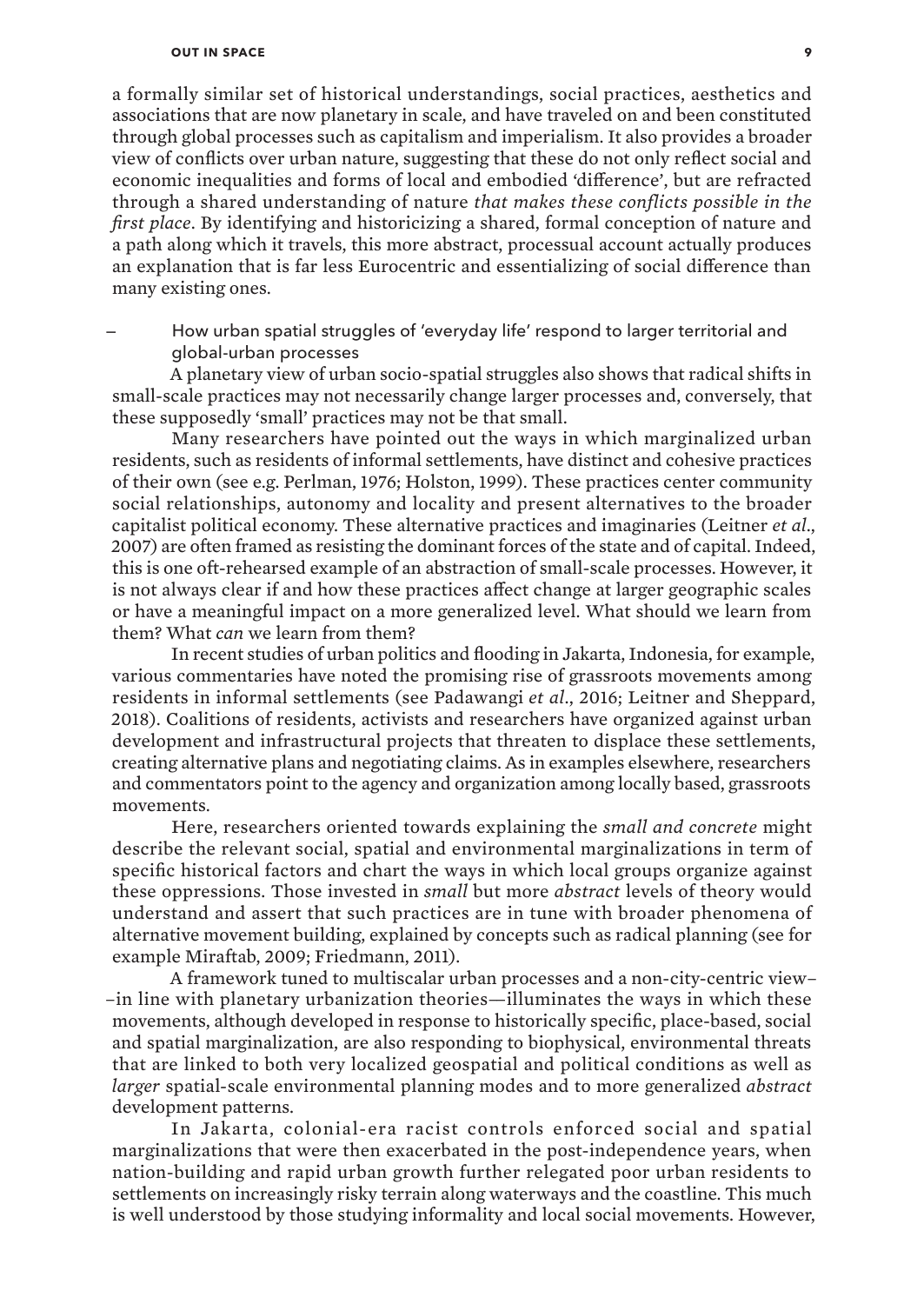a full understanding of the current dynamics must take into consideration a broader, more abstract set of processes. First, flood risks are produced by development patterns across the watershed, tied to political and biophysical processes often far outside the 'city' proper (Goh, 2019b). Second, new pressures do not only come from city leaders and elites' urge for flood protection, modernization and the banishment of 'illegal' informal settlement dwellers; they are compounded by emerging modes of globally constituted plan-making motivated by reconfiguring governance arrangements, capital flows and environmental changes across scales, such as the generalized conditions and variable impacts of climate change (Goh, 2019a). These broader conditions can only be explained by looking at shifts in global urban development trajectories and global environmental management and then tracing them back to local processes.

Such a view doesn't merely subsume such on-the-ground practices to local (ir)relevance in the face of globalized developmental and environmental conditions. Instead, it broaches the possibility of acts of resistance that can be conceived of and organized in more general terms, across larger geographic scales.

### — Multiscalar, multilevel theorizing

The outcome of doing research as outlined here is not to occlude differences between places or to argue that all 'local' conflicts are the same, but to make apparently local conflicts look different. In our empirically grounded research of urban practice, explaining social 'difference' of various kinds is a central analytical goal. We have found that the framework of planetary urbanization has helped enforce an analytical view of apparently local understandings as bound up in larger-scale changes with their own histories, and this has prompted us to provide explanations for why and how ideas and practices travel across time and space.

To expand further (see Figure 1): the *small and concrete* is the scale and level at which our work intersects with the core concerns of the critics. This is where much of our fieldwork resides––in our case, studies of urban greening projects in the Ruhr and social movements in Jakarta. But the research we conduct is empirically grounded at more than one moment. It traces these concrete phenomena and human relationships across spatial scales. First, it bridges small-scale social observations to the *large and concrete*. These include both large-scale processes such as climate change, the globalization of communications and financial networks, and the rapid increase of



## ABSTRACT

**Figure 1** Diagram showing scales of phenomena and levels of abstraction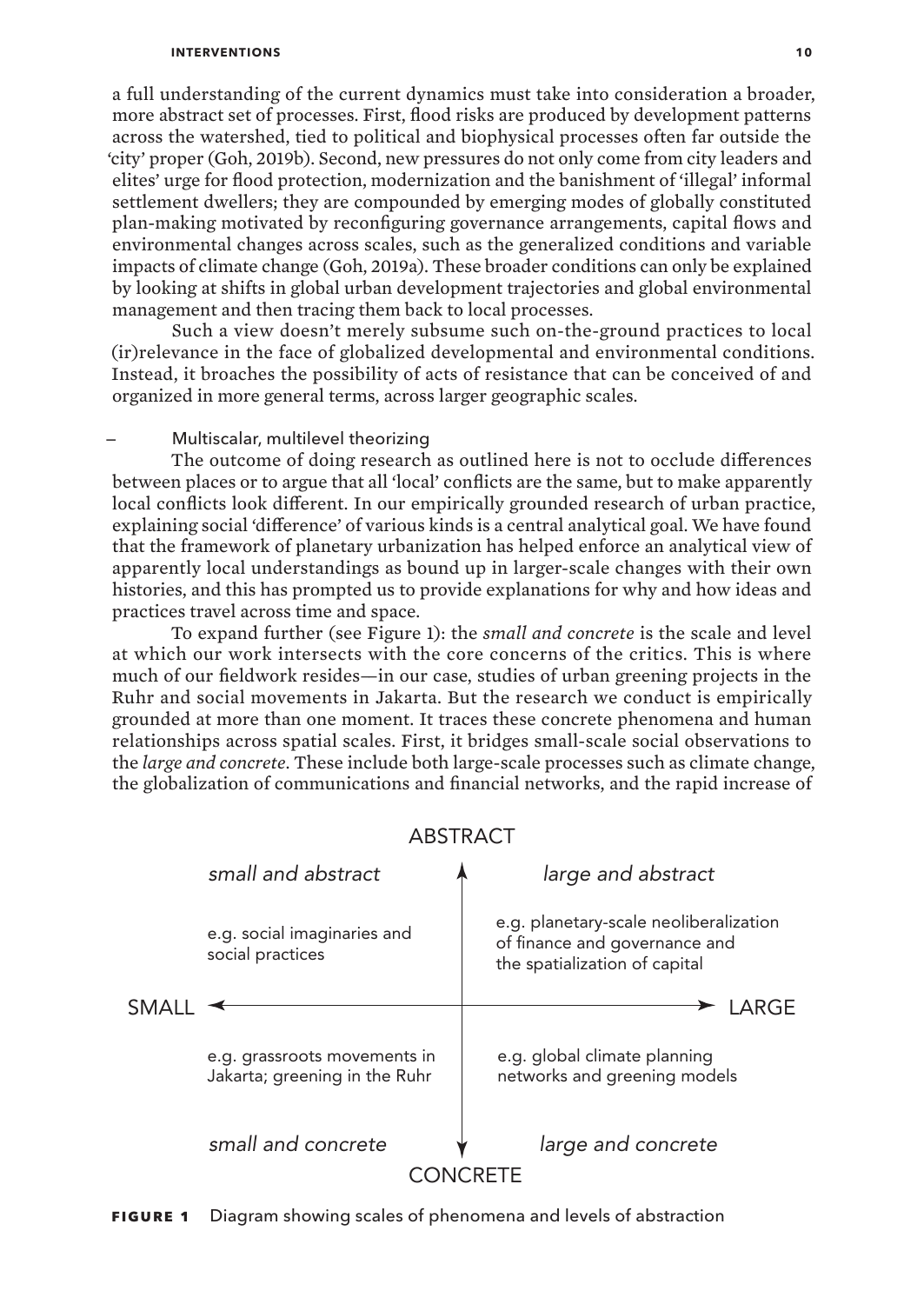population and build-up of 'city-like' settlements around the world, as well as large-scale phenomena such as global climate planning networks or international greening models. In our respective research, we have each only been able to find adequate explanations for apparently local phenomena by linking them empirically to these larger-scale processes. In addition, our research is engaged with the *small and abstract*. It moves across levels of analysis to produce abstract concepts of 'everyday' phenomena such as social imaginaries and social practices that are related, by way of the multiscalar empirical connections established, to the *large and abstract:* large-scale, globalized and generalized conditions such as the neoliberalization of finance and governance or the spatialization of capital.

We do not think of this as either a *fait accompli* or a completely novel idea. We stress that this effort is congruent with a long lineage of thinking, much of it by feminist scholars. For example, Massey (1996; ([1991] 1994)) argued for the importance of exposing unequal spatialized social power at large and small scales, and for a view of places as specific intersections within a broader constellation of social relations. In these terms we also see our use of the planetary urbanization framework as largely in line with the political objectives of recent critiques. It is part of a response, albeit a still incomplete one, to the call from Roy (2017)––invoking Gilroy (1993)––to reconceptualize the epistemological problem of thinking about the world: as connected yet faceted, fractal and non-uniform geographies and temporalities.

### **Conclusion**

That day, we each attended the panels organized in response to planetary urbanization ready to be convinced–perhaps even hoping to feel more at home in a different intellectual space. But even if our bodies might have fit in better our concerns were left unaddressed, and in some ways made more acute. We left. The next day, processing our frustration, we expressed mutual dissatisfaction. And so we began this paper.

We are two people who, by some accounts, should not be sympathetic to planetary urbanization. In terms of our bodies and what we study we have much in common with the critics; we have felt professional marginalization and are part of queer, feminist political and intellectual struggles (Goh, 2018). Yet we still find it a powerful framework. Why? Because it enforces a multiscalar perspective on urban processes and conditions and provides a view of interconnections among apparently disparate spaces and events. Rather than bringing a charge of 'difference against abstraction', we argue that research informed by planetary urbanization can and should continue to traverse spatial scales and analytical levels––not only between the concrete and abstract at the large scale, but also at the small scale and everyday level.

Planetary urbanization theorists' (now infamous) claim to urban theory 'without an outside' is not a claim that no difference exists or that all things in the world can or should be explained through this framework. Not all urban struggles are products of global processes; not all phenomena produced by globalized processes look the same in specific places; not all social relationships are created by them. Rather, it is a claim that the broader political economic forces of urbanization now permeate most/ all of the spaces we can discern, even those we generally do not see as embedded in these structural conditions. It reminds urban researchers to look beyond cities for explanations, and suggests that analyses of urban phenomena relegated only to the particularities of specific places risk missing a (literally) big part of the story.

On one level, what is at stake here are competing frameworks for how to understand and explain phenomena in the world. On another level, there is the notion of a shared political project. In this light, we see the 'planetary' aspects of planetary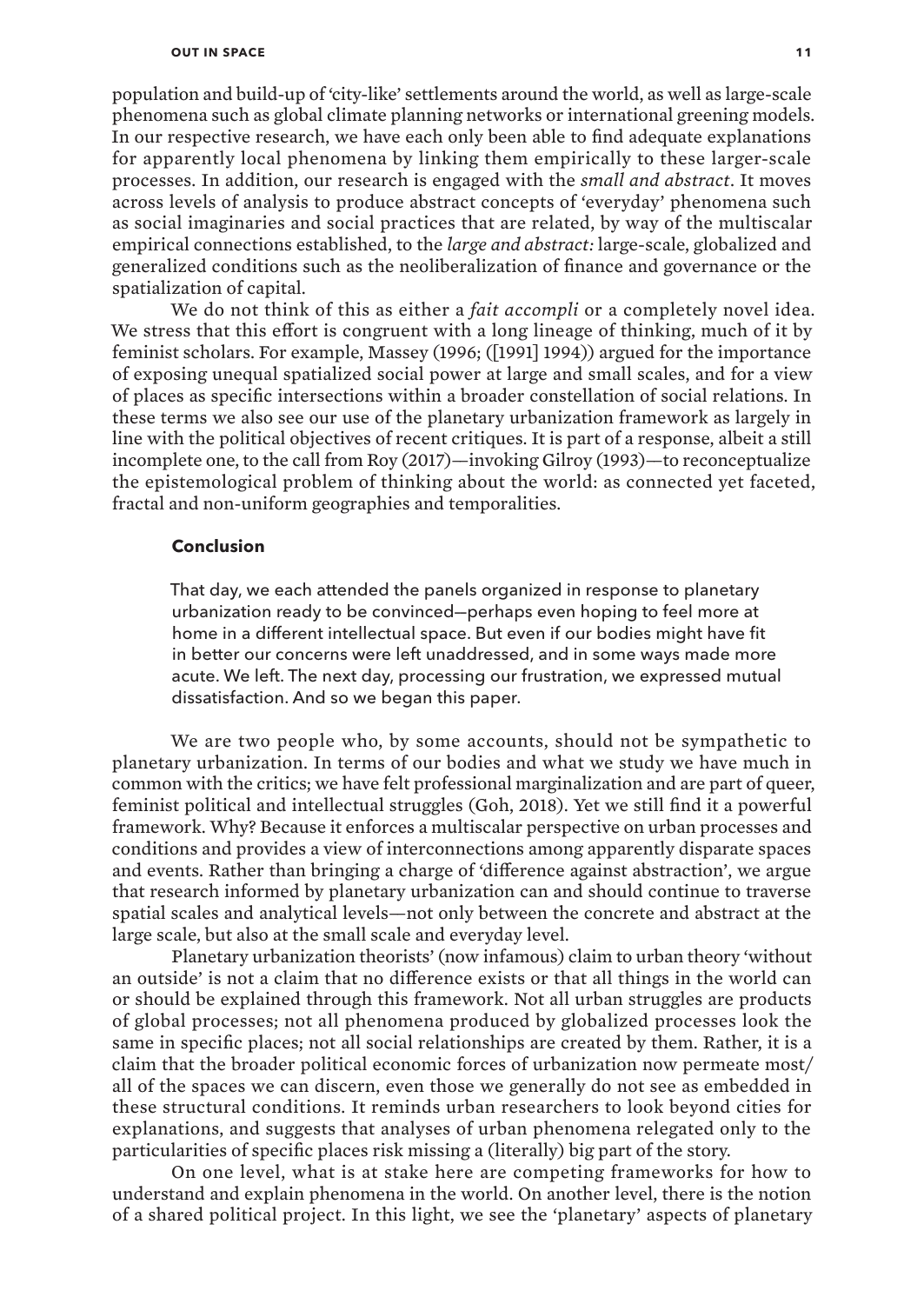urbanization not as foreclosing the possibility of alternative social practices or occluding everyday life, but as inviting scholars to expose and center everyday struggles as an inevitable part of plural, multiscalar processes. Broad-based, liberatory possibilities only exist if we are able to see and explain the ways in which local politics is in alignment and complicity across spaces and scales, or extends to larger structural/systemic conditions. So, rather than having gone too far in universalizing and eradicating difference, if anything we might argue the opposite––that planetary urbanization has possibly not gone far enough to bring into relief these various levels of social relationships and the connections between them. Doing so serves to illuminate intersections between the large and small scale that are important analytically––and politically––as points of leverage for contesting unjust futures.

**Hillary Angelo**, Department of Sociology, University of California Santa Cruz, 1156 High Street, Santa Cruz, CA 95064, USA, hangelo@ucsc.edu

**Kian Goh**, Department of Urban Planning, University of California Los Angeles, 3250 Public Affairs Building, 337 Charles E. Young Drive East, Los Angeles, CA 90095, USA, kiangoh@ucla.edu

#### **References**

- Anderson, B. (2006) *Imagined communities: reflections on the origin and spread of nationalism*. Verso, New York, NY.
- Angelo, H. (2017) From the city lens toward urbanisation as a way of seeing: country/city binaries on an urbanising planet. *Urban Studies* 54.1, 158–78.
- Angelo, H. (2019a) The greening imaginary: urbanized nature in Germany's Ruhr region. *Theory and Society* 48.5, 645–69.
- Angelo, H. (2019b) Added value? Denaturalizing the 'good' of urban greening. *Geography Compass* 13.8. doi: https://doi.org/10.1111/gec3.12459
- Angelo, H. and D. Wachsmuth (2015) Urbanizing urban political ecology: a critique of methodological cityism. *International Journal of Urban and Regional Research* 39.1, 16–27.
- Arboleda, M. (2016) Spaces of extraction, metropolitan explosions: planetary urbanization and the commodity boom in Latin America. *International Journal of Urban and Regional Research* 40.1, 96–112.
- Bangstad, S. and T.T. Nilsen (2019) Thoughts on the planetary: an interview with Achille Mbembe. *New Frame* 5 September [WWW document]. URL https:// www.newframe.com/thoughts-on-the-planetaryan-interview-with-achille-mbembe/ (accessed 29 November 2019).
- Brenner, N. (2000) The urban question as a scale question: reflections on Henri Lefebvre, urban theory and the politics of scale. *International Journal of Urban and Regional Research* 24.2, 361–78.
- Brenner, N. (2013a) Theses on urbanization. *Public Culture* 25.1, 85–114.
- Brenner, N. (ed.) (2013b) *Implosions/explosions: towards a study of planetary urbanization*. Jovis, Berlin.
- Brenner, N. (2018) Debating planetary urbanization: for an engaged pluralism. *Environment and Planning D: Society and Space* 36.3, 570–90.
- Brenner, N. and C. Schmid (2014) The 'urban age' in question. *International Journal of Urban and Regional Research* 38.3, 731–55.
- Brenner, N. and C. Schmid C (2017) Elements for a new epistemology of the urban. In S. Hall and R. Burdett (eds.), *The SAGE handbook of the 21st century city*, SAGE Publications, London.
- Brenner, N., D.J. Madden and D. Wachsmuth (2011) Assemblage urbanism and the challenges of critical urban theory. *City* 15.2, 225–40.
- Buckley, M. and K. Strauss (2016) With, against and beyond Lefebvre: planetary urbanization and epistemic

plurality. *Environment and Planning D: Society and Space* 34.4, 617–36.

- Byrne, J. and J. Wolch (2009) Nature, race, and parks: past research and future directions for geographic research. *Progress in Human Geography* 33.6, 743–65.
- Castriota, R. and J. Tonucci (2018) Extended urbanization in and from Brazil. *Environment and Planning D: Society and Space* 36.3, 512–28.
- Davidson, M. and K. Iveson (2015) Beyond city limits: a conceptual and political defense of 'the city' as an anchoring concept for critical urban theory. *City* 19.5, 646–64.
- Derickson, K.D. (2016) On the politics of recognition in critical urban scholarship. *Urban Geography* 37.6, 824–29.
- Derickson, K. (2018) Masters of the universe. *Environment and Planning D: Society and Space* 36.3, 556–62.
- Deutsche, R. (1991) Boys town. *Environment and Planning D: Society and Space* 9.1, 5–30.
- Dowler, L. and J. Sharp (2001) A feminist geopolitics? *Space and Polity* 5.3, 165–76.
- Friedmann, J. (2011) *Insurgencies: essays in planning theory*. Routledge, Abingdon and New York, NY.
- Gibson-Graham, J.K. (2008) Diverse economies: performative practices for other worlds. *Progress in Human Geography* 32.5, 613–32.
- Gilroy, P. (1993) *The Black Atlantic: modernity and double consciousness*. Harvard University Press, Cambridge, MA.
- Goh, K. (2018) Safe cities and queer spaces: the urban politics of radical LGBT activism. *Annals of the American Association of Geographers* 108.2, 463–77.
- Goh, K. (2019a) Flows in formation: the global-urban networks of climate change adaptation. *Urban Studies.* https://doi.org/10.1177/0042098018807306
- Goh, K. (2019b) Urban waterscapes: the hydro-politics of flooding in a sinking city. *International Journal of Urban and Regional Research* 43.2, 250–72.
- Goonewardena, K. (2018) Planetary urbanization and totality. *Environment and Planning D: Society and Space* 36.3, 456–73.
- Goonewardena, K., S. Kipfer, R. Milgrom and C. Schmid (eds.) (2008) *Space, difference, everyday life: reading Henri Lefebvre*. Routledge, New York.
- Goswami, M. (2002) Rethinking the modular nation form: toward a sociohistorical conception of nationalism. *Comparative Studies in Society and History* 44.4, 770–99.